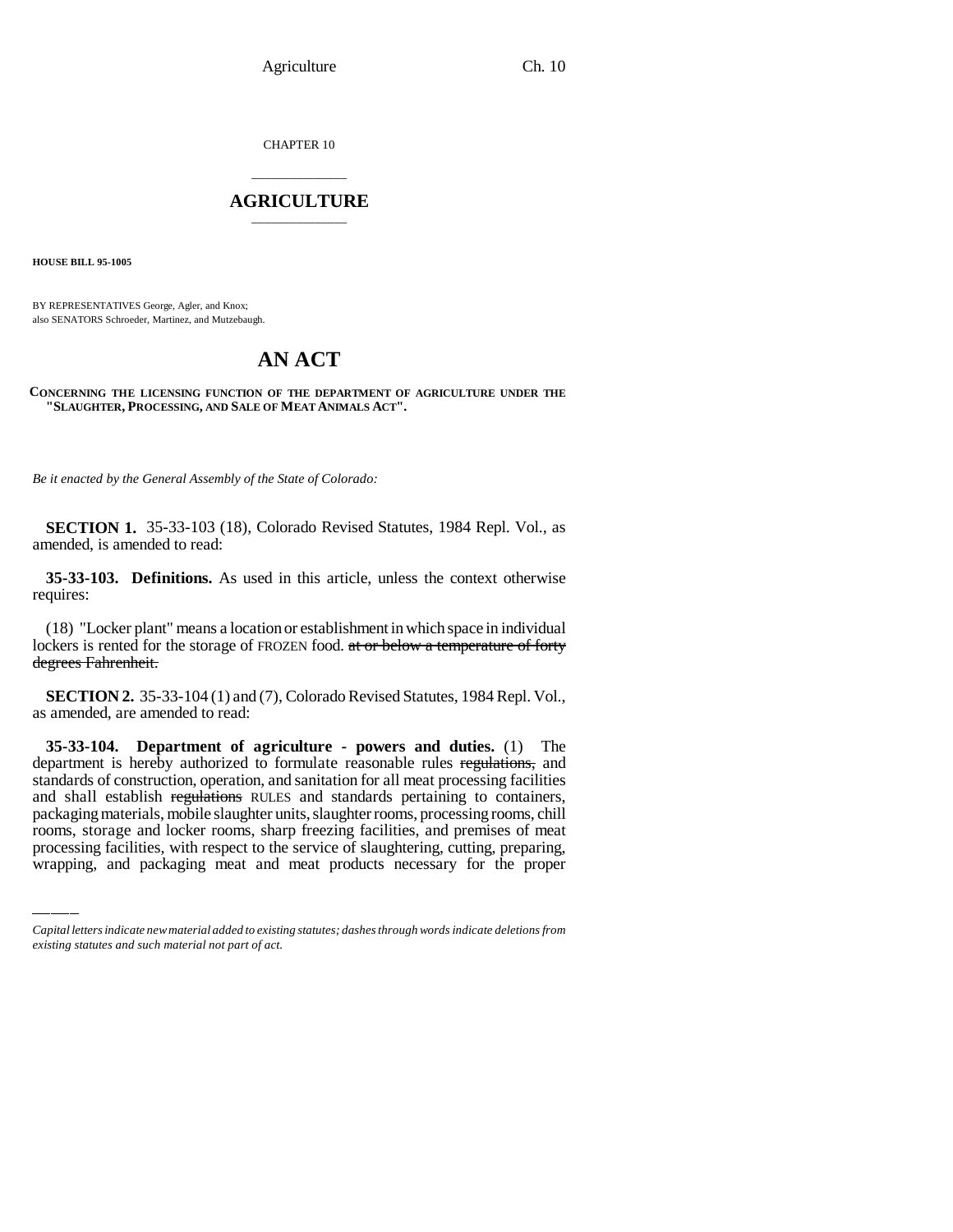## Ch. 10 Agriculture

preservation of food, AND SHALL ESTABLISH RULES AND STANDARDS PERTAINING TO THE SALE OF MEAT OR MEAT PRODUCTS AND FOR FOOD PLAN OPERATORS to the end of protecting the public health and protecting the public from deception, fraud, or unethical sales practices.

(7) The licensing functions of the department as set forth in this article are terminated on July 1, 1995. Prior to such termination, the licensing functions shall be reviewed as provided in section 24-34-104, C.R.S.

**SECTION 3.** 35-33-107 (3) and (5), Colorado Revised Statutes, 1984 Repl. Vol., as amended, are amended to read:

**35-33-107. Exemptions.** (3) Any person who holds an establishment number issued by the United States department of agriculture for purposes of inspection and does not sell meat or meat products at retail or engage in the custom processing of meat animals shall be exempt from the requirements of this article; EXCEPT THAT ANY SUCH PERSON SHALL BE SUBJECT TO THE REQUIREMENTS OF SECTION 35-33-204.

(5) This section is repealed, effective July 1, 1995.

**SECTION 4.** 35-33-201 (7), Colorado Revised Statutes, 1984 Repl. Vol., as amended, is amended to read:

**35-33-201. Processing facilities - operation.** (7) All poultry and rabbits shall be chilled immediately after processing so that the internal temperature is reduced to forty degrees Fahrenheit or less A TEMPERATURE ESTABLISHED BY THE DEPARTMENT BY RULE AND SUFFICIENT TO PROTECT THE PUBLIC HEALTH.

**SECTION 5.** 35-33-204, Colorado Revised Statutes, 1984 Repl. Vol., as amended, is amended to read:

**35-33-204. Sale of adulterated or diseased meat.** (1) Notwithstanding any other provision of this article, it is unlawful for any person to receive for the purpose of slaughter, slaughter, sell, expose for sale, can or pack for the purposes of transportation or sale, or give away for use as human food, any meat which he SUCH PERSON knows or has reason to know is:

(a) ADULTERATED, AS DEFINED IN SECTION 25-5-410, C.R.S.; OR

(b) Diseased or came from the carcass of an animal that died from disease or exposure or was not slaughtered for the purpose of human consumption.

(2) (a) ANY PERSON WHO VIOLATES PARAGRAPH (a) OF SUBSECTION (1) OF THIS SECTION COMMITS A CLASS 2 MISDEMEANOR AND SHALL BE PUNISHED AS PROVIDED IN SECTION 18-1-106, C.R.S.

(b) Any person who violates PARAGRAPH (b) OF SUBSECTION (1) OF this section commits a class 5 felony and shall be punished as provided in section 18-1-105, C.R.S.

**SECTION 6.** 35-33-205, Colorado Revised Statutes, 1984 Repl. Vol., as